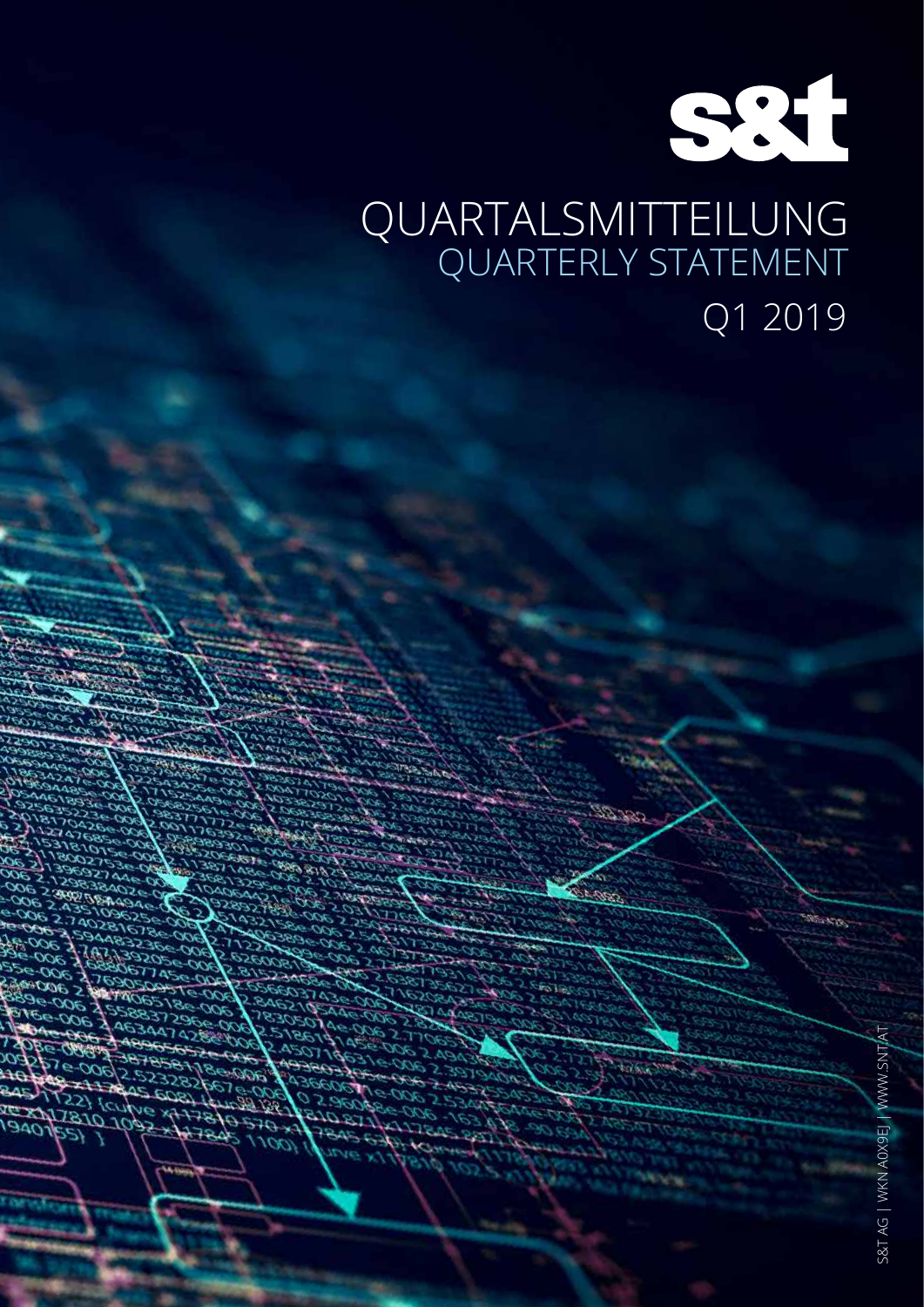# S&T IN ZAHLEN KEY FIGURES  $\blacktriangledown$

| EUR MIO.                                                                        | Q1 2019 | Q1 2018 |
|---------------------------------------------------------------------------------|---------|---------|
| Umsatzerlöse<br>Revenues                                                        | 225,1   | 203,6   |
| Bruttoergebnis<br>Gross profit                                                  | 85,3    | 74,1    |
| Personalaufwand<br>Personnel expenses                                           | 54,5    | 43,6    |
| Sonstige betriebliche Aufwendungen<br>Other operating expenses                  | 15,0    | 17,5    |
| <b>EBITDA</b><br>Earnings before interest, taxes, depreciation and amortization | 21,2    | 17,1    |
| Abschreibungen<br>Amortization and depreciation                                 | 10,4    | 6,8     |
| EBIT vor Abschreibung aus PPA*<br><b>EBIT before PPA amortization</b>           | 12,2    | 11,7    |
| Periodenergebnis nach Minderheitenanteil<br>Result after minority interests     | 9,4     | 7,4     |
| Operativer Cash Flow<br>Operating cash flow                                     | $-13,0$ | $-25,8$ |

| EUR MIO.                                                        | 31.03.2019 | 31.12.2018 |
|-----------------------------------------------------------------|------------|------------|
| Liquide Mittel<br>Cash and cash equivalents                     | 144,5      | 171,8      |
| Eigenkapital<br>Equity                                          | 377,9      | 367,3      |
| Eigenkapitalquote<br>Equity ratio                               | 44,8%      | 43,3%      |
| Net Cash (+)/Nettoverschuldung (-)<br>Net cash (+)/Net debt (-) | 16,7       | 52,7       |
| Bilanzsumme<br><b>Balance sheet total</b>                       | 843,5      | 847,9      |
| Auftragsbestand<br><b>Backlog</b>                               | 629,0      | 606,9      |
| Projekt-Pipeline<br>Project pipeline                            | 1.766,1    | 1.632,6    |
| Mitarbeiteranzahl**<br>Employees                                | 4.433      | 4.335      |

Aufgrund der Darstellung in EUR Mio. können sich Rundungsdifferenzen zu den vorhergehenden Berichten ergeben. The depiction in EUR million can cause differences due to rounding off in relation to the previous reports.

- \* EBIT bereinigt um Abschreibung aus Kaufpreisallokationen EBIT before amortization from purchase price allocations \*\* Mitarbeiteranzahl auf Vollzeitäquivalentbasis Employee numbers on full time equivalent basis
-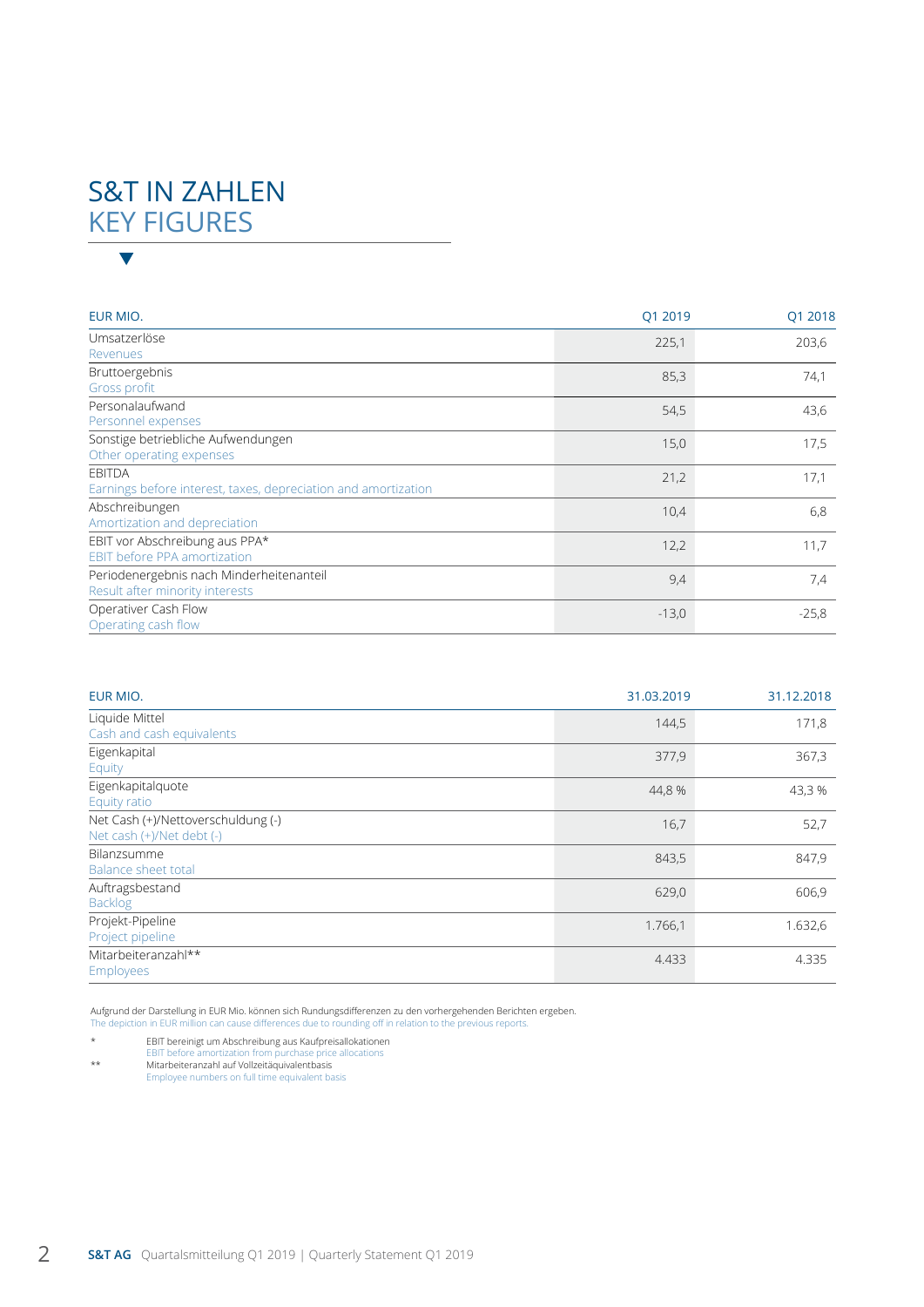# VORWORT FOREWORD



#### **WIE AUF SCHIENEN – UNSERE ZIELE FEST IM VISIER!**

Auch im 1. Quartal 2019 konnten wir unsere bereits 9 Jahre andauernde, erfolgreiche Wachstumsgeschichte erfolgreich fortsetzen. Wir haben den Umsatz im Vergleich zum Vorjahresquartal um knapp 11% auf EUR 225,1 Mio. (Vj.: EUR 203,6 Mio.) gesteigert. Die Profitabilität kletterte deutlich schneller: Das EBITDA stieg um 24% auf EUR 21,2 Mio. (Vj.: EUR 17,1 Mio.), das Periodenergebnis nach Minderheiten sogar um 27% auf EUR 9,4 Mio. (Vj.: EUR 7,4 Mio.).

Wie bei allen Unternehmen wird der Erfolg der S&T in Profit und Wachstum gemessen. Und wir haben – wie schon in den vergangenen 36 Quartalen – stets unsere hochambitionierten Ziele erreicht. Noch wichtiger ist es aber, die richtigen Weichen für die Zukunft zu stellen. Sprich, in zukunftsweisende Technologien zu investieren, Produkte für die Nachfrage von morgen zu entwickeln, Design-Wins mit neuen Kunden zu gewinnen und genügend Ressourcen für eine effiziente Umsetzung vorzuhalten.

In all diesen Bereichen haben wir im 1. Quartal 2019 große Fortschritte erzielt: Wir haben unser Personal – trotz der Ingenieursknappheit am Markt – innerhalb von 12 Monaten um über 500 Mitarbeiter auf 4.433 Mitarbeiter gesteigert. Davon sind über 2.700 Mitarbeiter Ingenieure. Wir haben ein Feuerwerk von neuen Innovationen vorgestellt, die unsere technologische Führerschaft für "industrielle Internet of Things"-Anwendungen (IIoT) weiter ausbauen. Unsere IoT Software Plattform SUSiEtec zur Vernetzung in "Smart Factories" wird bereits in 50 Fabriken getestet, viele der heute im Testbetrieb selbstfahrenden Autos sind mit S&T Technologie ausgestattet und unsere ersten Time-Sensitive-Networking (TSN)-Gateways erlauben Vernetzung in Echtzeit. Zudem haben wir unser Geld in Ingenieure und nicht in prestigeträchtige Büros oder Marketing investiert. Damit sind wir in vielen Bereichen der Konkurrenz enteilt.

Und der Erfolg gibt uns Recht. Im 1. Quartal 2019 haben wir so viele neue Kunden wie schon lange nicht mehr gewonnen. Unsere Projekt-Pipeline hat sich in den letzten 12 Monaten um 37% auf EUR 1.766 Mio. erhöht. Von den voraussichtlichen Top 10 Kunden des nächsten Jahres 2020 werden rund die Hälfte neue Kunden sein, die heute noch keine Umsätze bei uns tätigen.

#### **LIKE ON RAILS – FIRMLY FOCUSED ON OUR GOALS!**

In the first quarter of 2019, we set forth our track record – now in its ninth year – of success. As compared to the first quarter of 2018, we increased our revenues by nearly 11%. They amounted to EUR 225.1 million (PY: EUR 203.6 million). Profitability rose even faster: The EBITDA increased by 24% to EUR 21.2 million (PY: EUR 17.1 million). The result after minority interests rose by no less than 27% to EUR 9.4 million (PY: EUR 7.4 million).

As is the case with all companies, S&T's success is measured in profits earned and growth achieved. In the first quarter of 2019 – as was the case in the past 36 quarters – we once more reached our highly ambitious targets. However, it is even more important to set the right course for the future. This means, to invest in the technologies that will shape the future, to develop the technologies yielding the products that will be in demand in the years to come, to obtain design wins with new customers, and to secure sufficient resources to efficiently realize this strategy.

In the first quarter of 2019, we made great progress in all of these areas: Overcoming the shortage of engineers on the market, we increased our staff over the last twelve months by more than 500 employees. We now employ 4,433 people. Of them: More than 2,700 are engineers. We have unleashed a salvo of innovations. They will augment our position of technological leadership for "Industrial Internet of Things" (IIoT) applications. SUSiEtec – our IoT software platform that is deployed to network the devices comprising "smart factories" – is already being tested in 50 plants. Many of the self-driving automobiles now being tested are equipped with S&T technologies and our first TSN ("time-sensitive networking") gateways enable real-time networking. Furthermore, we invested our money in engineers and not in prestigious offices or marketing. This strategy has enabled us to get and stay ahead of our competitors in many areas.

The results achieved detail the success of this strategy. It's been a long time since we gained as many new clients as in the first quarter of 2019. Our project pipeline rose over the last 12 months by 37% and now comes to EUR 1,766 million. Of the top 10 customers expected for next financial year 2020, around half will be new customers who do not yet generate any revenues with us today.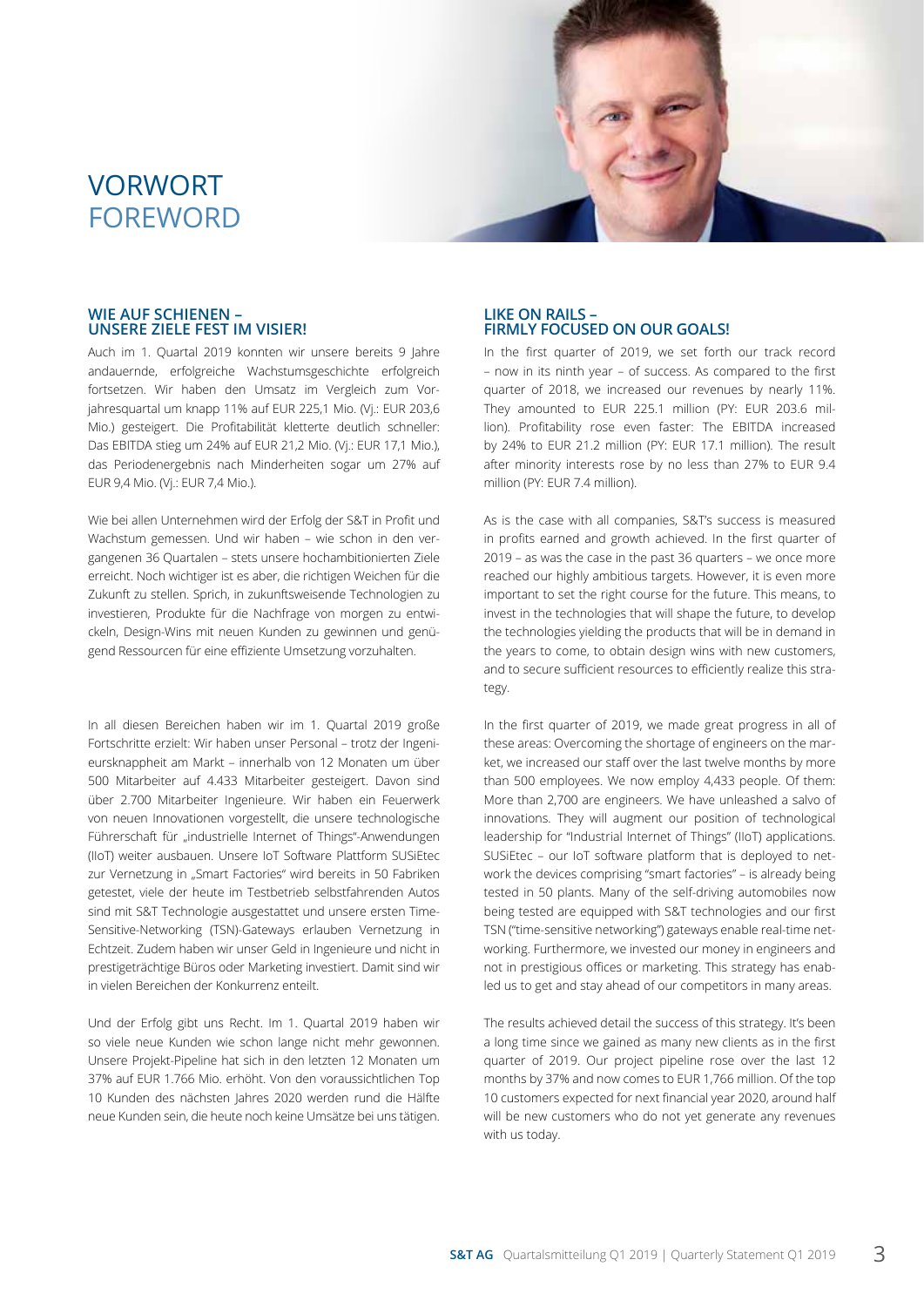### FOREWORD VORWORT

Auch unseren finanziellen Freiraum konnten wir 2019 deutlich ausbauen. Im April 2019 flossen uns EUR 160 Mio. über ein neu begebenes Schuldscheindarlehen zu. Mit nunmehr über EUR 300 Mio. haben wir eine prall gefüllte Kriegskasse, die wir kurzfristig für weitere Unternehmensübernahmen einsetzen werden.

Im 1. Quartal 2019 sind wir damit unserem Ziel, bis 2023 den Umsatz auf EUR 2 Mrd. zu verdoppeln, einen Schritt nähergekommen. Für das Geschäftsjahr 2019 bestätigen wir unsere Ziele von EUR 1,1 Mrd. Umsatz – wobei potentielle Akquisitionen noch on top kommen – sowie eine Profitabilität (EBITDA) von über EUR 100 Mio. zu erreichen. Das Periodenergebnis (nach Minderheiten) soll 2019 um über 15% überproportional auf zumindest EUR 52 Mio. steigen. Für 2023 haben wir mit den Maßnahmen der "Agenda 2023" die EUR 2 Mrd. Umsatz, bei zumindest EUR 200 Mio. EBITDA, fest im Visier!

Hannes Niederhauser CEO

Another of 2019's major achievements: The increasing of our financial room to maneuver. In April 2019, we issued a bonded loan that secured us funds amounting to EUR 160 million. Our "war chest" is filled to the brim. It contains more than EUR 300 million. We are going to deploy these funds at short notice for further company takeovers.

As the above shows, we took a big step forward in the first quarter of 2019 towards realizing our objective of doubling our revenues – to EUR 2 billion – by 2023. We are confirming our objective of achieving revenues in financial year 2019 of EUR 1.1 billion, whereby potential acquisitions could come on top of that. We are also confirming our objective of achieving a profitability of more than EUR 100 million (EBITDA) in the financial year. The result (after minority interests) is set to outpace these rises and is forecasted to increase by more than 15% to at least EUR 52 million. We have firmly set our sights on realizing the goals comprised in our "Agenda 2023" and to achieve in that year revenues of EUR 2 billion and an EBITDA of at least EUR 200 million!

Hannes Niederhauser

CEO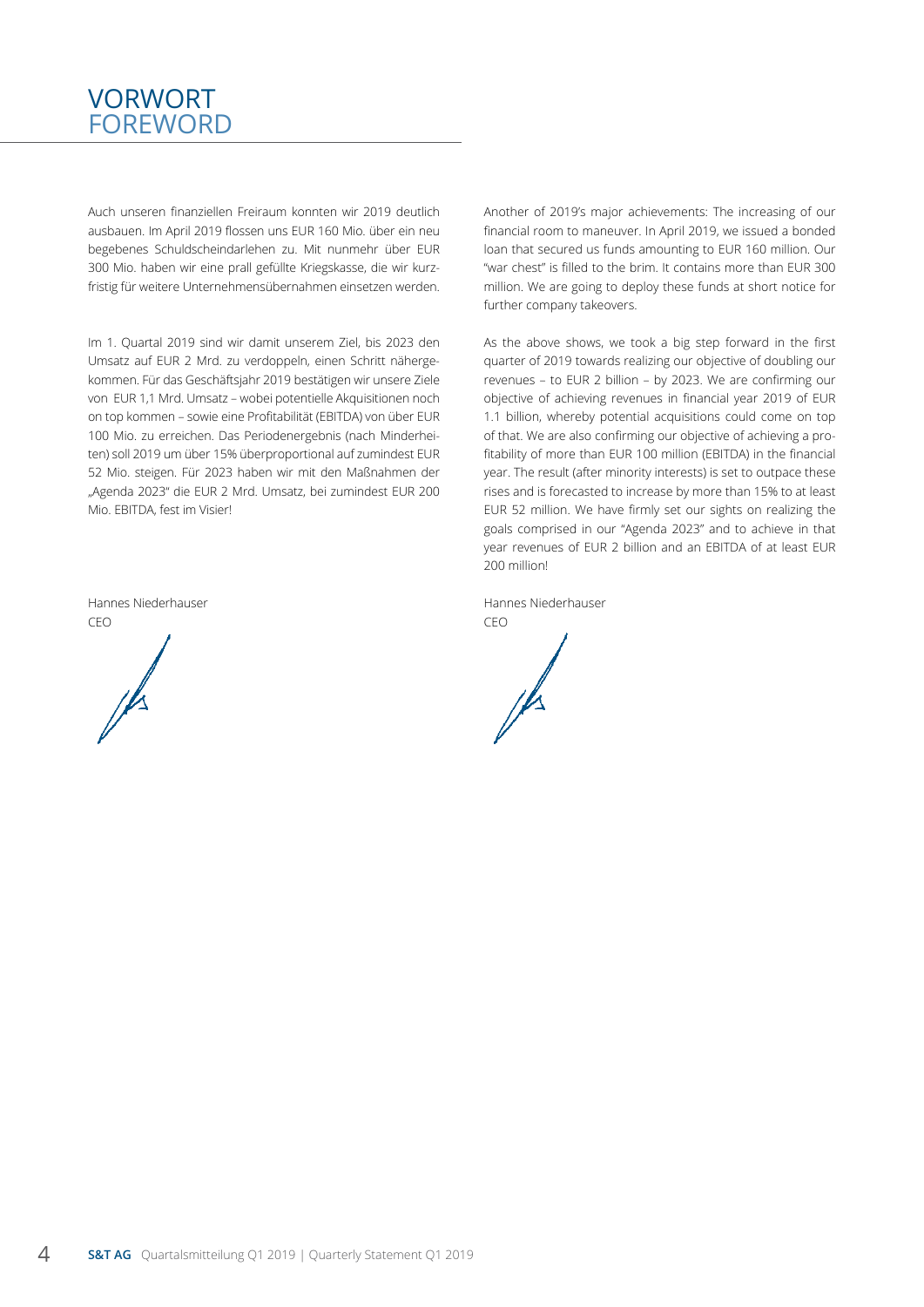#### **S&T AG FÜHRT IM ERSTEN QUARTAL 2019 DAS UMSATZ- UND ERGEBNISWACHSTUM FORT**

Im ersten Quartal des Geschäftsjahres 2019 konnte die S&T Gruppe sowohl den Umsatz als auch die Profitabilität gegenüber dem Vorjahresquartal weiter steigern. Der Umsatz erhöhte sich hierbei um knapp 11%. Gleichzeitig konnten die wesentlichen Ergebniskennziffern im Vorjahresvergleich weiter gesteigert und überproportional zum Umsatz verbessert werden: Das EBITDA erhöhte sich um 24%, wobei neben der positiven operativen Geschäftsentwicklung auch die Auswirkungen aus der Erstanwendung des neuen Bilanzierungsstandards IFRS 16 (Leasingverhältnisse) zum Anstieg beitrugen. Das den Anteilsinhabern der S&T zurechenbare Konzernergebnis (nach Minderheitenanteilen) konnte um 27% verbessert werden.

Der Umsatz des ersten Quartals 2019 stieg gegenüber dem Vergleichsquartal von EUR 203,6 Mio. auf EUR 225,1 Mio. Dabei konnte auch das Bruttoergebnis von EUR 74,1 Mio. auf EUR 85,3 Mio. gesteigert werden, was einem Anstieg der Bruttomarge von 36,4% auf 37,9% entspricht. Dies ist insbesondere auf den geänderten Portfoliomix in der S&T Gruppe zurückzuführen. Damit konnte im abgelaufenen Quartal ein EBITDA von EUR 21,2 Mio. (Vj.: EUR 17,1 Mio.) erzielt werden. Die Aufwendungen für Abschreibungen erhöhten sich von EUR 6,8 Mio. im Vergleichsquartal 2018 auf EUR 8,3 Mio. im vierten Quartal 2018 und im ersten Quartal 2019 weiter auf EUR 10,4 Mio., wobei letzteres neben der Erhöhung der Abschreibungen auf aktivierte Entwicklungskosten und sonstige immaterielle Vermögenswerte aus Kaufpreisallokationen insbesondere auf die erstmalige Anwendung von IFRS 16 zurückzuführen ist. Insbesondere führte die Erhöhung des Bruttoergebnisses sowie die Reduktion der Ergebnisanteile der Minderheitengesellschafter zu einem Anstieg des Konzernergebnisses (nach Minderheitenanteilen) von EUR 7,4 Mio. auf EUR 9,4 Mio. Der Gewinn je Aktie erhöhte sich damit gegenüber dem Vorjahr trotz der auf 66.089.103 weiter gestiegenen Aktienanzahl – im Wesentlichen bedingt durch die im Herbst 2018 durchgeführte Sachkapitalerhöhung im Rahmen des Erwerbes der Anteile an der Kontron Canada Inc. – von 12 Cent im ersten Quartal 2018 auf 14 Cent.

#### **ALLE GESCHÄFTSSEGMENTE OPERATIV POSITIV – SEGMENT** "EMBEDDED SYSTEMS" UMBENANNT

Die Steuerung der S&T Unternehmensgruppe erfolgt in folgenden drei Segmenten:

› "IT Services": In diesem Segment sind sämtliche Aktivitäten des IT-Dienstleistungsgeschäftes der Regionen Zentral- und Osteuropa gebündelt.

#### **S&T AG CONTINUES ITS REVENUES AND EARNINGS GROWTH IN THE FIRST QUARTER OF 2019**

In the first quarter of financial year 2019, the S&T Group was able to further increase its revenues and profitability – as compared to the figures of the first quarter of 2018. The revenues rose nearly 11%. The key earnings figures outperformed that on a y-on-y basis and improved disproportionately to revenues: The 24% rise in EBITDA ensued from the positive development of business and from the effects of the first time application of the new financial reporting standards comprised in IFRS 16 (leases). The result after minority interests increased by 27%.

Revenues in the first quarter of 2019 increased compared with the same quarter of the previous year from 2018's EUR 203.6 million to 2019's EUR 225.1 million. This was accompanied by a rise in gross profit from EUR 74.1 million to EUR 85.3 million, which translated into an increase in gross margin, which rose from 36.4% to 37.9%. This is especially attributable to the changed portfolio mix in the S&T Group. It caused S&T to realize an EBITDA of EUR 21.2 million (PY: EUR 17.1 million) in the first quarter of 2019. Expenses for depreciation and amortization increased from the first quarter of 2018's EUR 6.8 million to the fourth quarter of 2018's EUR 8.3 million and to the first quarter of 2019's EUR 10.4 million. The latter was due to the increase of amortization of capitalized development costs and on other intangible assets ensuing from purchase price allocations, and especially due to the first time application of IFRS 16. The increase in gross profits joined with the reduction in the portion of earnings accruing to holders of minority interests in causing the result after minority interests to rise from EUR 7.4 million from EUR 9.4 million. The earnings per share rose on a y-on-y basis – and despite the number of shares having further risen to 66,089,103 (with this largely ensuing from the capital increase by contribution in kind in autumn 2018 to finance the acquisition of shares of Kontron Canada Inc.) – from 12 cents per share in the first quarter of 2018 to 14 cents in the first quarter of 2019.

#### **ALL BUSINESS SEGMENTS OPERATING POSITIVELY – RENAMING OF "EMBEDDED SYSTEMS" SEGMENT**

The management of the S&T Group is divided into the following three segments:

› "IT Services": Comprised in this segment are all of the Group's business activities of IT services in Central and Eastern Europe.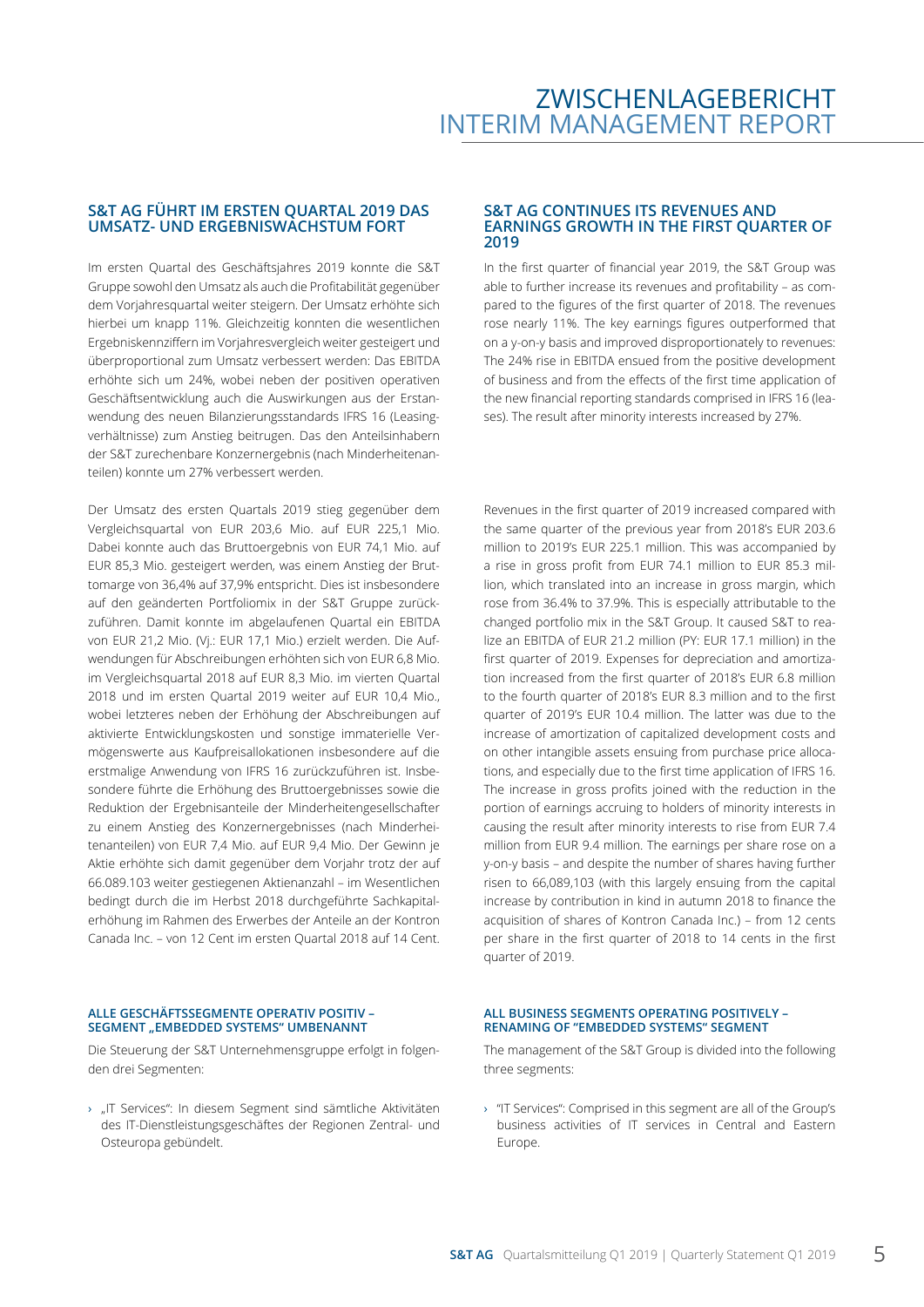### ZWISCHENLAGEBERICHT INTERIM MANAGEMENT REPORT

- › "IoT Solutions Europe": Dieses Segment konzentriert sich auf die Entwicklung sicherer Lösungen durch ein kombiniertes Portfolio aus Hardware, Middleware und Services in den Bereichen Internet der Dinge (IoT) und Industrie 4.0. Das ab dem Geschäftsjahr 2019 als "IoT Solutions Europe" geführte Segment ist auf die Märkte in Europa und Teilen Asiens ausgerichtet.
- › "IoT Solutions America": Dieses Segment beinhaltet die Geschäftstätigkeit des ehemaligen Segments "Embedded Systems" und wurde Anfang 2019 aufgrund des adaptierten Produktportfolios und des stetig erhöhten Software-Anteils in das Segment "IoT Solutions America" umbenannt. Darin sind die Tätigkeiten in den vertikalen Märkten Transport und Luftfahrt sowie Kommunikation der Region Nordamerika gebündelt.
- › "IoT Solutions Europe": This segment focuses on the development of secure IoT and Industry 4.0 solutions whose security of operation stems from the melding of hardware, middleware and services into a combined portfolio. This segment, which was renamed to "IoT Solutions Europe" in year 2019, focuses upon serving the markets in Europe and parts of Asia.
- › "IoT Solutions America": Covered by this segment is the business done by the former "Embedded Systems" segment. As of the beginning of 2019, this segment was renamed "IoT Solutions America". This was due to the adjustment of its product portfolio and the ongoing increase in the share of its business comprising software. Joined and handled by this segment are business activities in the transport, aviation and communication vertical markets in North America.

| (IN EUR MIO.)                                | <b>IT SERVICES</b> |         |         | <b>IOT SOLUTIONS</b><br><b>EUROPE</b> |         | <b>IOT SOLUTIONS</b><br><b>AMERICA</b> |         | <b>TOTAL</b> |
|----------------------------------------------|--------------------|---------|---------|---------------------------------------|---------|----------------------------------------|---------|--------------|
|                                              | Q1 2019            | Q1 2018 | Q1 2019 | Q1 2018                               | Q1 2019 | Q1 2018                                | Q1 2019 | Q1 2018      |
| Umsatzerlöse gesamt<br><b>Total revenues</b> | 102,5              | 95,1    | 110,1   | 89,1                                  | 37,8    | 38,7                                   | 250,4   | 222,9        |
| Innenumsatz<br>Internal revenues             | $-4,0$             | $-4,2$  | $-17,0$ | $-13,8$                               | $-4,3$  | $-1,2$                                 | $-25,3$ | $-19,2$      |
| Umsatzerlöse<br>Revenues                     | 98,5               | 90,9    | 93,1    | 75,3                                  | 33,5    | 37,5                                   | 225,1   | 203,6        |
| <b>EBITDA</b><br><b>EBITDA</b>               | 7,8                | 5,4     | 12,1    | 9,2                                   | 1,3     | 2,6                                    | 21,2    | 17,1         |

Zum Gesamtumsatz trug das Segment "IT Services" 43,8%, das Segment "IoT Solutions Europe" 41,3% und das Segment "IoT Solutions America" rund 14,9% bei. Das EBITDA des Segments "IT Services" stieg gegenüber dem Vorjahr von EUR 5,4 Mio. auf EUR 7,8 Mio., was neben der operativen Verbesserung auch den 2018 neuen, zusätzlich eingeführten Konzernumlagen geschuldet ist. Im Segment "IoT Solutions Europe" erhöhte sich das EBITDA von EUR 9,2 Mio. auf EUR 12,1 Mio. Somit wurden im ersten Quartal 2019 rund 57% des EBITDA der S&T Gruppe im Segment "IoT Solutions Europe" erwirtschaftet. Des Weiteren entfielen EUR 1,3 Mio. (Vj.: EUR 2,6 Mio.) des EBITDA der S&T Gruppe auf das Segment "IoT Solutions America", was einen Rückgang gegenüber dem ersten Quartal 2018 darstellt. Auf Grund der zahlreichen neuen Design-Wins und der positiven Entwicklung in der Zusammenarbeit zwischen der Kontron America und Kontron Canada geht die S&T AG von einem deutlichen Anstieg des Ergebnisses in diesem Segment im verbleibenden Geschäftsjahr 2019 aus.

Of the total revenues, 43.8% stemmed from the "IT Services" segment, with the "IoT Solutions Europe" segment contributing 41.3%, and the "IoT Solutions America" segment some 14.9%. On a y-on-y basis, the EBITDA achieved by the "IT Services" segment rose from the first quarter of 2018's EUR 5.4 million to this year's EUR 7.8 million. This rise is attributable to the improvement in operations and to new, supplemental group allocations introduced in 2018. The "IoT Solutions Europe" segment's EBITDA rose from EUR 9.2 million to EUR 12.1 million. Thus, in the first quarter of 2019 some 57% of the EBITDA earned by the S&T Group arose in the "IoT Solutions Europe" segment. Furthermore, EUR 1.3 million (PY: EUR 2.6 million) of the EBITDA of the S&T Group accrued from the "IoT Solutions America" segment, which translates into a drop compared to the first quarter of 2018. The large number of new design wins and the positive development of the working relationship between Kontron America and Kontron Canada are causing the S&T AG to forecast this segment's achieving a substantial rise in earnings during the rest of financial year 2019.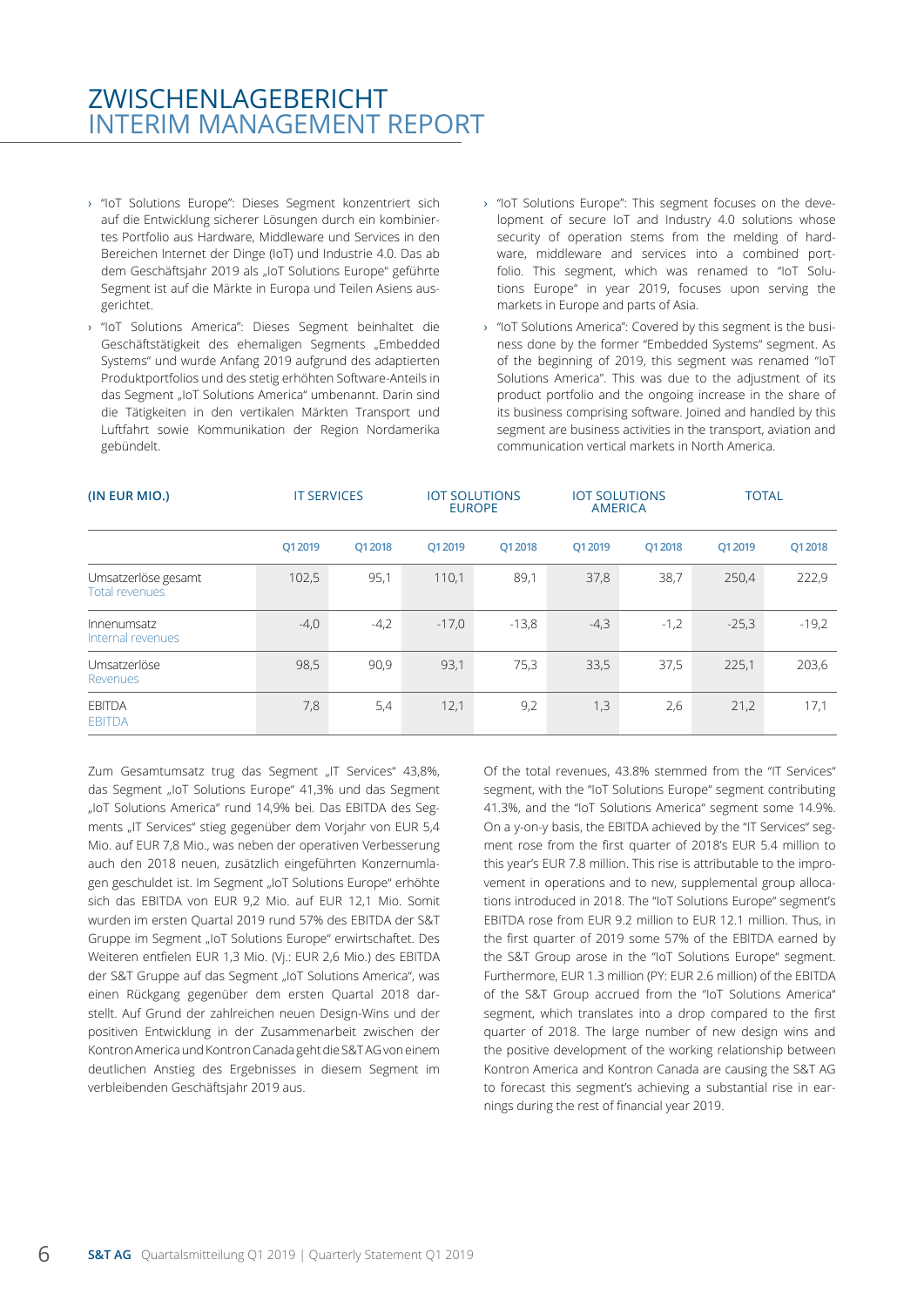

#### **SOLIDE VERMÖGENSLAGE, SAISONAL SCHWÄCHERER OPERATIVER CASHFLOW**

Die Vermögens- und Liquiditätslage des ersten Quartals des laufenden Geschäftsjahres spiegelt, wie auch im ersten Quartal 2018 und die Jahre zuvor, saisonale Effekte wieder: Das Eigenkapital erhöhte sich auf EUR 377,9 Mio. (31. Dezember 2018: EUR 367,3 Mio.), die Eigenkapitalquote stieg damit von 43,3% zum Jahresende 2018 auf 44,8% zum 31. März 2019. Die Barmittel betrugen EUR 144,5 Mio. (31. Dezember 2018: EUR 171,8 Mio.), während sich die kurz- und langfristigen finanziellen Verbindlichkeiten auf EUR 127,8 Mio. (31. Dezember 2018: EUR 119,1 Mio.) beliefen. Durch das im April 2019 platzierte Schuldscheindarlehen in Höhe von EUR 160 Mio. wird sich die Liquidität der S&T Gruppe weiter signifikant erhöhen. Der operative Cashflow im ersten Quartal des laufenden Geschäftsjahres verbesserte sich deutlich von minus EUR 25,8 Mio. im Vorjahr auf minus EUR 13,0 Mio. im ersten Quartal 2019. Der Personalstand lag zum 31. März 2019 bei 4.433 Mitarbeitern gegenüber 3.903 Mitarbeitern zum 31. März 2018 bzw. 4.335 Mitarbeitern zum 31. Dezember 2018.

#### **SOLID ASSETS, SEASONALLY WEAKER OPERATING CASH FLOW**

As had been the case in the first quarter of 2018 and in the previous years, the assets and liquidity manifested seasonal effects. Equity rose to EUR 377.9 million (December 31, 2018: EUR 367.3 million). This caused the equity rate to rise from 43.3% as of the end of 2018 to 44.8% as of March 31, 2019. Cash and cash equivalents came to EUR 144.5 million (December 31, 2018: EUR 171.8 million). Current and non-current financial liabilities amounted to EUR 127.8 million (December 31, 2018: EUR 119.1 million). Amounting to EUR 160 million, the bonded loan issued in April 2019 will significantly increase the liquidity on the S&T Group. The operating cash flow substantially improved in the first quarter of the current financial year, going from minus EUR 25.8 million of the previous year to minus EUR 13.0 million of the first quarter of 2019. As of March 31, 2019, the S&T Group employed 4,433 employees, as opposed to 3,903 persons as of March 31, 2018, and 4,335 persons as of December 31, 2018.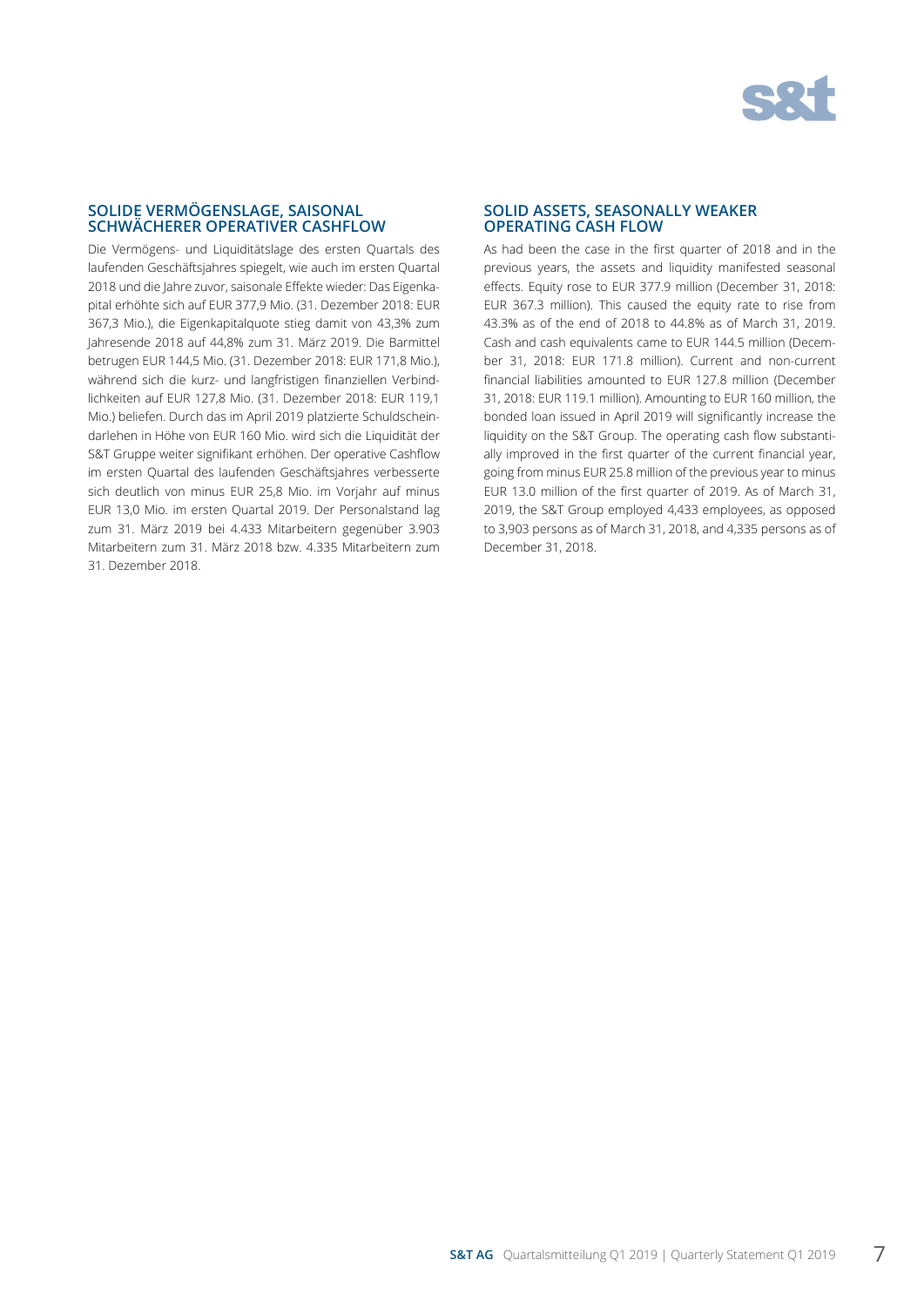### CONSOLIDATED INCOME STATEMENT KONZERN-GEWINN- UND VERLUSTRECHNUNG

| KONZERN-GEWINN- UND VERLUSTRECHNUNG<br><b>CONSOLIDATED INCOME STATEMENT</b>                                                                                                                  | Q1 2019<br>TEUR        | Q1 2018<br><b>TEUR</b> |
|----------------------------------------------------------------------------------------------------------------------------------------------------------------------------------------------|------------------------|------------------------|
| Umsatzerlöse Revenues                                                                                                                                                                        | 225.106                | 203.631                |
| Aktivierte Entwicklungskosten Capitalized development costs                                                                                                                                  | 3.287                  | 3.308                  |
| Sonstige betriebliche Erträge Other income                                                                                                                                                   | 2.002                  | 697                    |
| Aufwendungen für Material und sonstige bezogene Leistungen Expenses for materials<br>and other services purchased                                                                            | $-139.768$             | $-129.515$             |
| Personalaufwand Personnel expenses                                                                                                                                                           | $-54.500$              | $-43.551$              |
| Abschreibungen Depreciation and amortization                                                                                                                                                 | $-10.426$              | $-6.785$               |
| Sonstige betriebliche Aufwendungen Other operating expenses                                                                                                                                  | $-14.964$              | -17.491                |
| Ergebnis aus der betrieblichen Tätigkeit Result from operations                                                                                                                              | 10.737                 | 10.294                 |
| Finanzerträge Finance income                                                                                                                                                                 | 151                    | 292                    |
| Finanzaufwendungen Finance expenses                                                                                                                                                          | $-1.286$               | $-1.789$               |
| <b>Finanzergebnis Financial result</b>                                                                                                                                                       | $-1.135$               | $-1.497$               |
| Anteil am Ergebnis assoziierter Unternehmen Result from associated companies                                                                                                                 | $-2$                   | 3                      |
| <b>Ergebnis vor Ertragsteuern Earnings before taxes</b>                                                                                                                                      | 9.600                  | 8.800                  |
| Ertragsteuern Income taxes                                                                                                                                                                   | $-977$                 | $-1.274$               |
| Konzernergebnis Net income                                                                                                                                                                   | 8.623                  | 7.526                  |
| Periodenergebnis zurechenbar den Anteilsinhabern ohne beherrschenden Einfluss<br>Results from the period attributable to owners of non-controlling interests                                 | $-754$                 | 167                    |
| Periodenergebnis zurechenbar den Anteilsinhabern der Muttergesellschaft<br>Results from the period attributable to owners of interests in parent company                                     | 9.377                  | 7.359                  |
| Ergebnis je Aktie (unverwässert)<br>Earnings per share (undiluted)                                                                                                                           | 0,14                   | 0,12                   |
| Ergebnis je Aktie (verwässert)<br>Earnings per share (diluted)                                                                                                                               | 0,14                   | 0,12                   |
| Durchschnittlich im Umlauf befindliche Aktien in Tausend (unverwässert)<br>Average number of shares in circulation (in thousands, undiluted)                                                 | 66.089                 | 63.442                 |
| Durchschnittlich im Umlauf befindliche Aktien in Tausend (verwässert)<br>Average number of shares in circulation (in thousands, diluted)                                                     | 67.127                 | 63.949                 |
| Anzahl Aktien zum Stichtag in Tausend<br>Number of shares as of balance sheet date (in thousands)                                                                                            | 66.089                 | 63.442                 |
| KONZERN-GESAMTPERIODENERFOLGSRECHNUNG<br>STATEMENT OF OTHER COMPREHENSIVE INCOME                                                                                                             | Q1 2019<br><b>TEUR</b> | Q1 2018<br><b>TEUR</b> |
| <b>KONZERNERGEBNIS NET INCOME</b>                                                                                                                                                            | 8.623                  | 7.526                  |
| Beträge, die nicht in die Gewinn- und Verlustrechnung umgegliedert werden<br>Items that will not be reclassified to profit or loss                                                           |                        |                        |
| Neubewertungen gemäß IAS 19<br>Remeasurement according to IAS 19                                                                                                                             |                        |                        |
| Gewinne(+)/Verluste(-) aus Neubewertung<br>Gains (+)/losses(-) from remeasurement                                                                                                            | $\overline{0}$         | $-29$                  |
| Beträge, die ggf. in künftigen Perioden in die Gewinn- und Verlustrechnung umgegliedert werden<br>Items that may be subsequently reclassified to profit or loss                              |                        |                        |
| Unrealisierte Gewinne/Verluste aus der Währungsumrechnung<br>Unrealized gains/losses from currency translation                                                                               | 1.984                  | $-1.535$               |
| Wertminderung von FK-Instrumenten die zum beizulegenden Zeitwert über das sonstige Ergebnis bewertet werden<br>Net loss on debt Instruments at fair value through other comprehensive income | $-17$                  | $\mathbf 0$            |
|                                                                                                                                                                                              | 1.967                  | $-1.535$               |
| Sonstiges Ergebnis Other comprehensive income                                                                                                                                                | 1.967                  | $-1.564$               |
| Konzern-Gesamtperiodenerfolg Total other comprehensive income                                                                                                                                | 10.590                 | 5.962                  |
| davon entfallen auf of which attributable to                                                                                                                                                 |                        |                        |
| Anteilsinhaber ohne beherrschenden Einfluss Owners of non-controlling interests<br>Anteilsinhaber der Muttergesellschaft Owners of interests in parent company                               | $-309$<br>10.899       | $-355$<br>6.317        |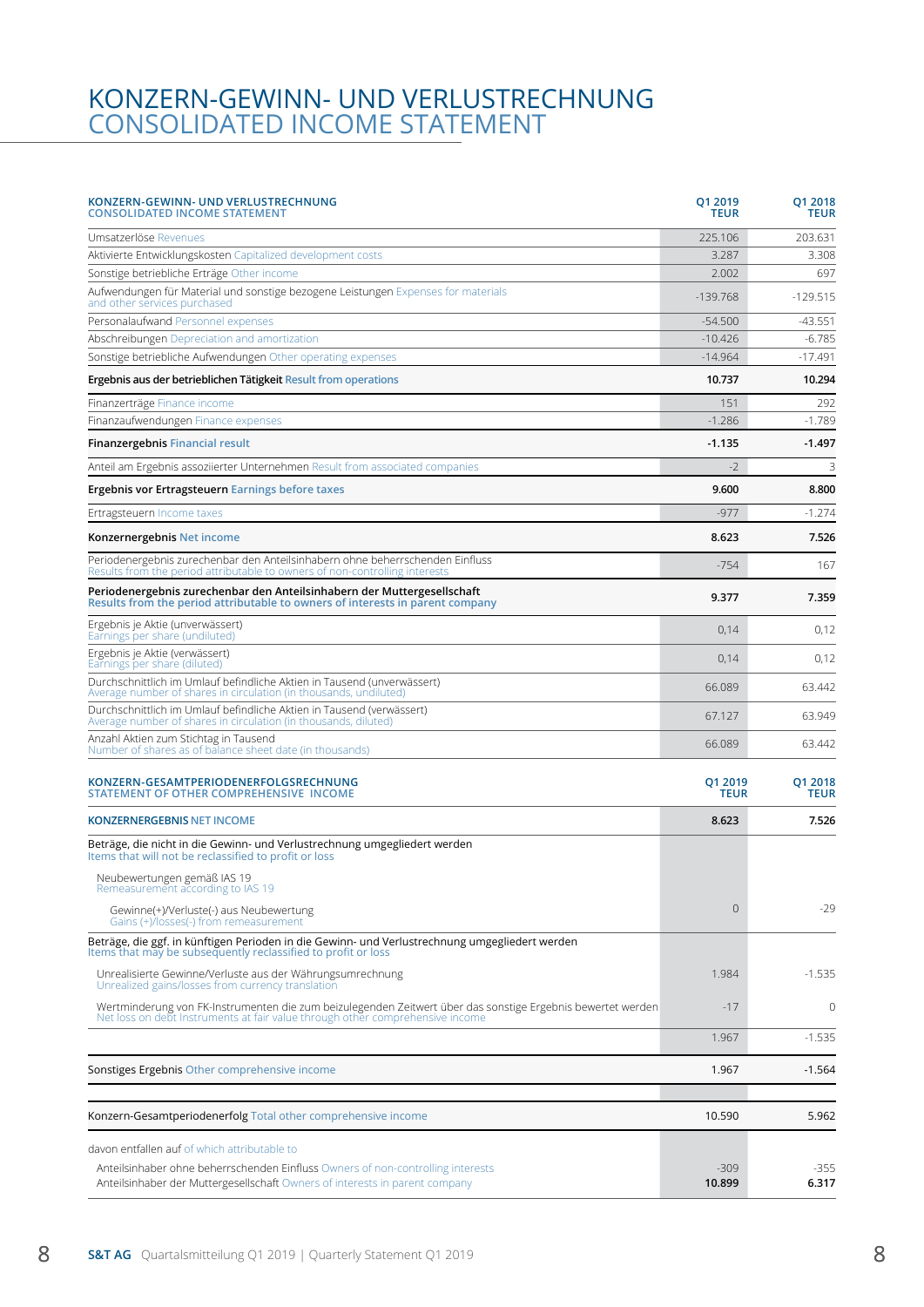## KONZERN-BILANZ CONSOLIDATED BALANCE SHEET

| <b>VERMÖGEN</b><br><b>ASSETS</b>                                                                                                        | 31.03.2019<br><b>TEUR</b> | 31.12.2018<br><b>TEUR</b> |
|-----------------------------------------------------------------------------------------------------------------------------------------|---------------------------|---------------------------|
| <b>LANGFRISTIGE VERMÖGENSWERTE NON-CURRENT ASSETS</b>                                                                                   |                           |                           |
| Sachanlagen Property, plant and equipment                                                                                               | 87.216                    | 37.066                    |
| Immaterielle Vermögenswerte Intangible assets                                                                                           | 207.394                   | 207.575                   |
| Anteile an assoziierten Unternehmen Investments in associated companies                                                                 | 306                       | 308                       |
| Sonstige langsfristige Vermögenswerte Other non-current assets                                                                          | 17.348                    | 17.710                    |
| Latente Steuern Deferred taxes                                                                                                          | 30.842                    | 29.810                    |
|                                                                                                                                         | 343.106                   | 292.469                   |
| KURZFRISTIGE VERMÖGENSWERTE CURRENT ASSETS                                                                                              |                           |                           |
| Vorräte Inventories                                                                                                                     | 142,417                   | 130.752                   |
| Forderungen aus Lieferungen und Leistungen Trade accounts receivable                                                                    | 151.252                   | 202.651                   |
| Vertragsvermögenswerte aus Kundenverträgen Contract assets from customer                                                                | 8.700                     | 4.357                     |
| Sonstige Forderungen und Vermögenswerte Other receivables and assets                                                                    | 53.530                    | 45.955                    |
| Liquide Mittel Cash and cash equivalents                                                                                                | 144.526                   | 171.759                   |
|                                                                                                                                         | 500.425                   | 555.474                   |
| Summe Vermögen Total assets                                                                                                             | 843.531                   | 847.943                   |
|                                                                                                                                         |                           |                           |
| EIGENKAPITAL UND SCHULDEN<br><b>EQUITY AND LIABILITIES</b>                                                                              | 31.03.2019<br><b>TEUR</b> | 31.12.2018<br><b>TEUR</b> |
| <b>KONZERNEIGENKAPITAL EQUITY</b>                                                                                                       |                           |                           |
| Gezeichnetes Kapital Subscribed capital                                                                                                 | 66.089                    | 66.089                    |
| Kapitalrücklage Capital reserves                                                                                                        | 177.570                   | 177.414                   |
| Angesammelte Ergebnisse Accumulated results                                                                                             | 125.588                   | 116.211                   |
| Sonstige Eigenkapitalbestandteile Other reserves                                                                                        | $-2.223$                  | $-3.745$                  |
| Auf die Anteilsinhaber der Muttergesellschaft entfallendes Eigenkapital<br>Equity attributable to owners of interests in parent company | 367.024                   | 355.969                   |
| Anteile ohne beherrschenden Einfluss Non-controlling interests                                                                          | 10.863                    | 11.306                    |
|                                                                                                                                         | 377.887                   | 367.275                   |
| <b>LANGFRISTIGE SCHULDEN NON-CURRENT LIABILITIES</b>                                                                                    |                           |                           |
| Langfristige finanzielle Verbindlichkeiten Non-current financial liabilities                                                            | 74.386                    | 79.429                    |
| Sonstige langfristige Verbindlichkeiten Other non-current liabilities                                                                   | 63.775                    | 25.223                    |
| Latente Steuern Deferred taxes                                                                                                          | 12.561                    | 12.603                    |
| Rückstellungen Provisions                                                                                                               | 12.545                    | 14.606                    |
|                                                                                                                                         | 163.267                   | 131.861                   |
| <b>KURZFRISTIGE SCHULDEN CURRENT LIABILITIES</b>                                                                                        |                           |                           |
| Kurzfristige finanzielle Verbindlichkeiten Current financial liabilities                                                                | 53.455                    | 39.647                    |
| Verbindlichkeiten aus Lieferungen und Leistungen Trade accounts payable                                                                 | 130.660                   | 176.968                   |
| Vertragsverpflichtungen aus Kundenverträgen Contract liabilities from customer                                                          | 40.264                    | 37.502                    |
| Rückstellungen Provisions                                                                                                               | 19.340                    | 28.006                    |
| Sonstige kurzfristige Verbindlichkeiten Other current liabilities                                                                       | 58.658                    | 66.684                    |
|                                                                                                                                         | 302.377                   | 348.807                   |
| Summe Eigenkapital und Schulden Total equity and liabilities                                                                            | 843.531                   | 847.943                   |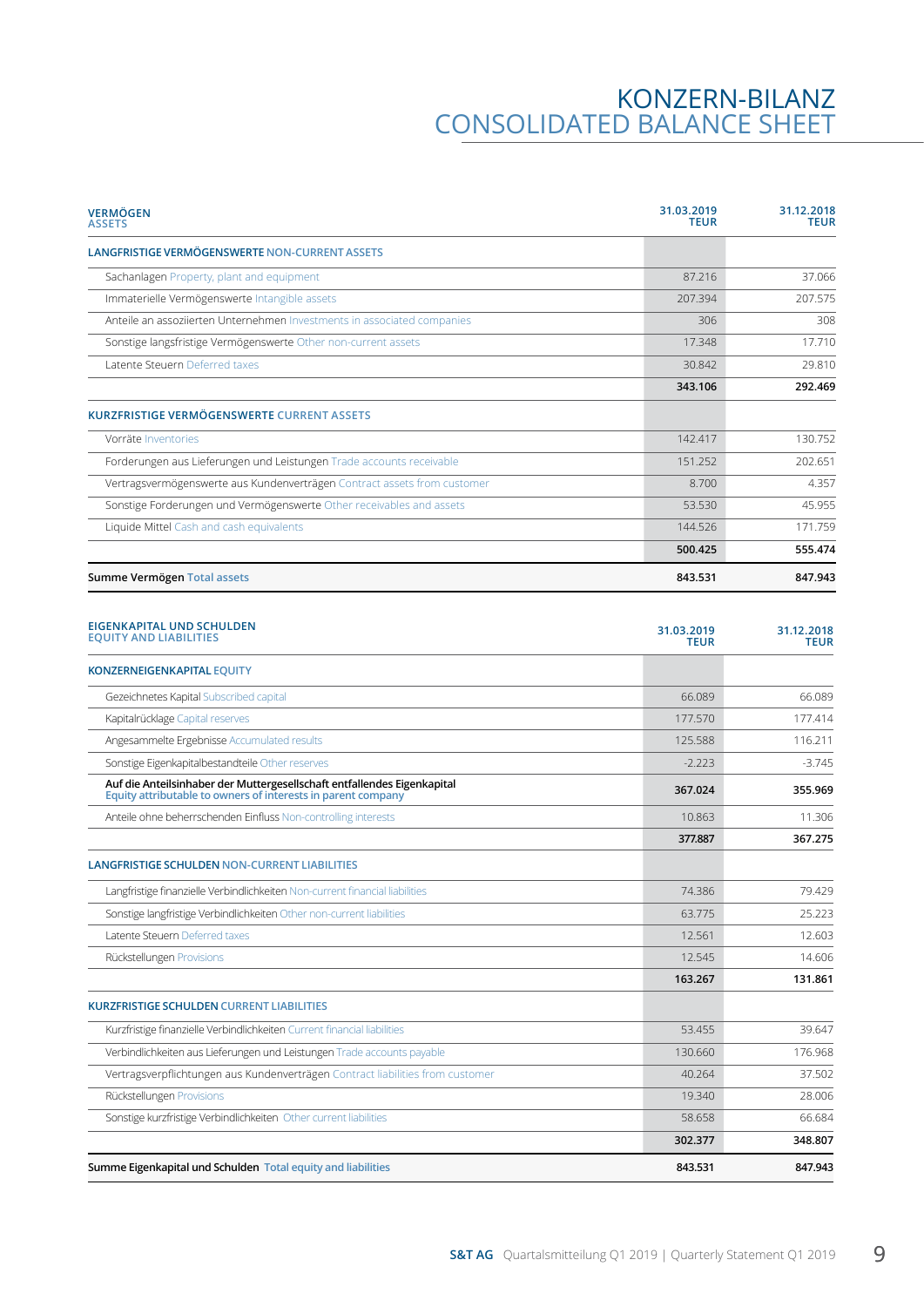### CONSOLIDATED CASH FLOW STATEMENT KONZERN-GELDFLUSSRECHNUNG

| KONZERN-CASHFLOW AUS OPERATIVER TATIGKEIT<br><b>CASH FLOWS FROM OPERATING ACTIVITIES</b>                                                                                                                                                                     | Q1 2019<br>TEUR | 01 2018<br><b>TEUR</b> |
|--------------------------------------------------------------------------------------------------------------------------------------------------------------------------------------------------------------------------------------------------------------|-----------------|------------------------|
| Ergebnis vor Ertragsteuern Earnings before taxes                                                                                                                                                                                                             | 9.600           | 8.800                  |
| Abschreibungen Depreciation and amortization                                                                                                                                                                                                                 | 10.426          | 6.785                  |
| Zinsaufwendungen Interest expenses                                                                                                                                                                                                                           | 1.286           | 1.789                  |
| Zinserträge und Erträge aus dem Abgang von Finanzanlagen Interest and other income from the disposal of financial assets                                                                                                                                     | $-151$          | $-292$                 |
| Anteil Ergebnis von assoziierten Unternehmen Result from associated companies                                                                                                                                                                                | $\overline{2}$  | $-3$                   |
| Zunahme/Abnahme der Rückstellungen Increase/decrease of provisions                                                                                                                                                                                           | $-10.564$       | $-1.012$               |
| Gewinne/Verluste aus dem Abgang von langfristigen nicht-finanziellen Vermögenswerten<br>Gains/losses from the disposal of non-current non-financial assets                                                                                                   | $-18$           | $-12$                  |
| Veränderung von Vorräten Changes in inventories                                                                                                                                                                                                              | $-10.205$       | $-5.851$               |
| Veränderung von Forderungen aus Lieferungen und Leistungen sowie Vertragsvermögenswerten Changes in trade accounts and<br>contract assets                                                                                                                    | 47.539          | 23.774                 |
| Veränderung von sonstigen Forderungen und Vermögenswerten Changes in other receivables and assets                                                                                                                                                            | $-7.653$        | $-6.100$               |
| Veränderung von Verbindlichkeiten aus Lieferungen und Leistungen sowie Vertragsverbindlichkeiten Changes in trade accounts<br>payable and contract liabilities                                                                                               | -43.895         | $-40.402$              |
| Veränderung von sonstigen Verbindlichkeiten Changes in other liabilities                                                                                                                                                                                     | $-7.026$        | $-11.359$              |
| Sonstige nicht zahlungswirksame Erträge und Aufwendungen Other non-cash income and expenses                                                                                                                                                                  | $-487$          | 48                     |
| Aus laufender Geschäftstätigkeit erwirtschaftete Zahlungsmittel Cash and cash equivalents from operations                                                                                                                                                    | $-11.146$       | $-23.835$              |
| Gezahlte Ertragsteuern Income taxes paid                                                                                                                                                                                                                     | $-1.875$        | $-2.006$               |
| Netto-Geldfluss aus der operativen Tätigkeit Net cash flows from operating activities                                                                                                                                                                        | $-13.021$       | $-25.841$              |
| KONZERN-CASHFLOW AUS DER INVESTITIONSTÄTIGKEIT CASH FLOWS FROM INVESTING ACTIVITIES                                                                                                                                                                          |                 |                        |
| Erwerb von Ifr. nicht-finanziellen Vermögenswerten Purchase of non-current non-financial assets                                                                                                                                                              | $-5.695$        | $-4.764$               |
| Erlöse aus dem Verkauf von Ifr. nicht-finanziellen Vermögenswerten Proceeds from sale of non-current non-financial assets                                                                                                                                    | 42              | 174                    |
| Ein-/Auszahlungen für Finanzinstrumente Disposal/purchase of financial instruments                                                                                                                                                                           | 421             | 2.891                  |
| Ein-/Auszahlungen für den Erwerb von Tochterunternehmen abzüglich übernommener Zahlungsmittel und zuzüglich<br>übernommener Kontokorrentverbindlichkeiten<br>Payments to acquire subsidiaries less cash assumed and plus current account liabilities assumed | $-2.768$        | $-506$                 |
| Zinseinnahmen Interest income                                                                                                                                                                                                                                | 85              | 188                    |
| Netto-Geldfluss aus Investitionstätigkeit Net cash flows from investing activities                                                                                                                                                                           | $-7.915$        | $-2.017$               |
| KONZERN-CASHFLOW AUS DER FINANZIERUNGSTÄTIGKEIT CASH FLOWS FROM FINANCING ACTIVITIES                                                                                                                                                                         |                 |                        |
| Aufnahme Finanzverbindlichkeiten Increase in financial liabilities                                                                                                                                                                                           | 8.315           | 983                    |
| Rückzahlung Finanzverbindlichkeiten Decrease in financial liabilities                                                                                                                                                                                        | $-10.079$       | $-8.641$               |
| Gezahlte Zinsen Interest paid                                                                                                                                                                                                                                | $-964$          | $-1.291$               |
| Auszahlungen aus Erwerb von nicht beherrschenden Anteilen Acquisition of non-controlling interests                                                                                                                                                           | $-290$          | $-5.434$               |
| Kapitalerhöhung (abzüglich Transaktionskosten) Capital increase (less transaction costs)                                                                                                                                                                     | $\mathbf{0}$    | 266                    |
| Netto-Geldfluss aus der Finanzierungstätigkeit Net cash flows from financial activities                                                                                                                                                                      | $-3.018$        | $-14.117$              |
| Wechselkursveränderungen Changes in exchange rates                                                                                                                                                                                                           | 502             | $-1.056$               |
| Veränderung des Finanzmittelbestandes Change in financial funds                                                                                                                                                                                              | $-23.452$       | -43.031                |
| Finanzmittelbestand zu Beginn des Geschäftsjahres Financial funds as of the beginning of the financial year                                                                                                                                                  | 152.593         | 200.769                |
| Finanzmittelbestand am Ende des Geschäftsjahres Financial funds as of the end of the financial year                                                                                                                                                          | 129.141         | 157.738                |
| Kontokorrentverbindlichkeiten Overdrafts                                                                                                                                                                                                                     | 13.362          | 12.307                 |
| Guthaben bei Kreditinstituten mit Verfügungsbeschränkung Restricted-disposition credit balances at banks                                                                                                                                                     | 2.023           | 2.881                  |
| Liquide Mittel gesamt Total cash and cash equivalents                                                                                                                                                                                                        | 144.526         | 172.926                |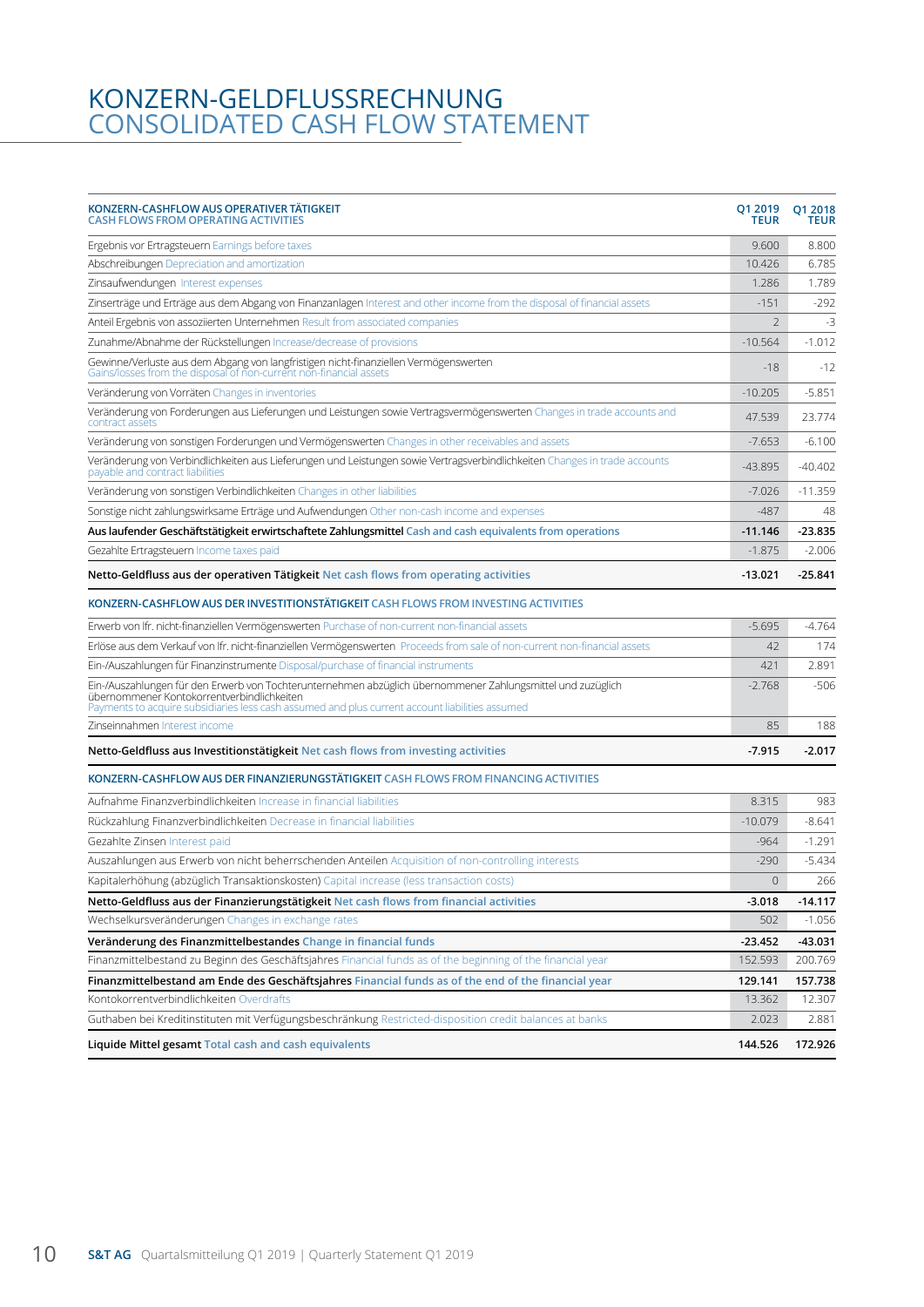### **KONSOLIDIERUNGSKREIS**

Der Konzernabschluss umfasst die S&T AG und alle Tochtergesellschaften, an denen die S&T AG unmittelbar oder mittelbar die Kontrolle ausübt. In den ersten drei Monaten des Geschäftsjahres 2019 hat sich die Anzahl der vollkonsolidierten Unternehmen wie folgt entwickelt:

### **GROUP OF CONSOLIDATED COMPANIES**

The consolidated financial statements comprise S&T AG and all subsidiaries upon which S&T AG directly or indirectly exerts control. The number of fully consolidated companies developed as follows during the first three months of financial year 2019:

| <b>KONZERNGESELLSCHAFTEN (ANZAHL)</b><br><b>GROUP COMPANIES (NUMBER)</b>                                           | 2019 |
|--------------------------------------------------------------------------------------------------------------------|------|
| Anzahl der vollkonsolidierten Gesellschaften 1. Jänner<br>Number of fully-consolidated companies as of January 1   | 70   |
| Verschmelzungen von Konzerngesellschaften<br>Group companies merged                                                | $-3$ |
| Unternehmenserwerbe<br>Companies acquired                                                                          | 2    |
| Anzahl der vollkonsolidierten Gesellschaften zum 31. März<br>Number of fully-consolidated companies as of March 31 | 69   |

#### **ERWERB VON 100% DER ANTEILE AN DER EPRO ELECTRONIC GMBH, SCHORNDORF, DEUTSCHLAND, SOWIE DEREN 86% TOCHTERGESELLSCHAFT EPRO ELECTRONIC PRODUCTION KFT., KAPOLY, UNGARN**

Am 13. März 2019 wurde ein notarieller Kaufvertrag über den Erwerb von 100% der Geschäftsanteile der Epro Electronic GmbH, Schorndorf, Deutschland, sowie deren 86% Tochtergesellschaft Epro Electronic Production Kft., Kapoly, Ungarn, abgeschlossen. Die Epro Gesellschaften sind als Entwickler und Contract Manufacturer von Embedded Systemen tätig, zu deren Hauptkunden auch die im Geschäftsjahr 2018 durch die Kontron Europe GmbH erworbene exceet electronics GmbH (nunmehr Kontron Electronics GmbH), Deutschland zählt, womit durch die vertikale Integration der Produktionskette die Wertschöpfung innerhalb der S&T Gruppe erhöht wird. Der Kaufpreis besteht einerseits aus einem fixen Barkaufpreis i.H.v. TEUR 2.200 und andererseits aus einem variablen Anteil i.H.v. TEUR 200 auf Basis einer Earn-Out Vereinbarung für das Geschäftsjahr 2019.

Die erworbenen Vermögenswerte und Schulden wurden im Rahmen der Erstkonsolidierung im Konzernabschluss mit folgenden vorläufigen beizulegenden Zeitwerten erfasst:

#### **ACQUISITION OF 100% OF THE SHARES OF EPRO ELECTRONIC GMBH, SCHORNDORF, GERMANY, AS WELL AS OF ITS 86% SUBSIDIARY EPRO ELECTRONIC PRODUCTION KFT., KAPOLY, HUNGARY**

Concluded on March 13, 2019 was a notarized contract foreseeing the purchasing of 100% of the shares of Epro Electronic GmbH, Schorndorf, Germany, and of its 86% subsidiary Epro Electronic Production Kft., Kapoly, Hungary. The Epro companies are active in the development and contract manufacturing of embedded systems. Among their main customers is exceet electronics GmbH (now Kontron Electronics GmbH), which was acquired in financial year 2018 by Kontron Europe GmbH. This move augmented the vertical integration of the production-driven chain of value added within the S&T Group. The purchase price is comprised of a fixed cash component of TEUR 2,200, and of a floating one that amounts to TEUR 200 and is based upon an earn-out agreement covering the financial year 2019.

The assets and liabilities acquired were recognized at the following preliminary fair values upon the companies' initial consolidation in the Group's consolidated financial accounts: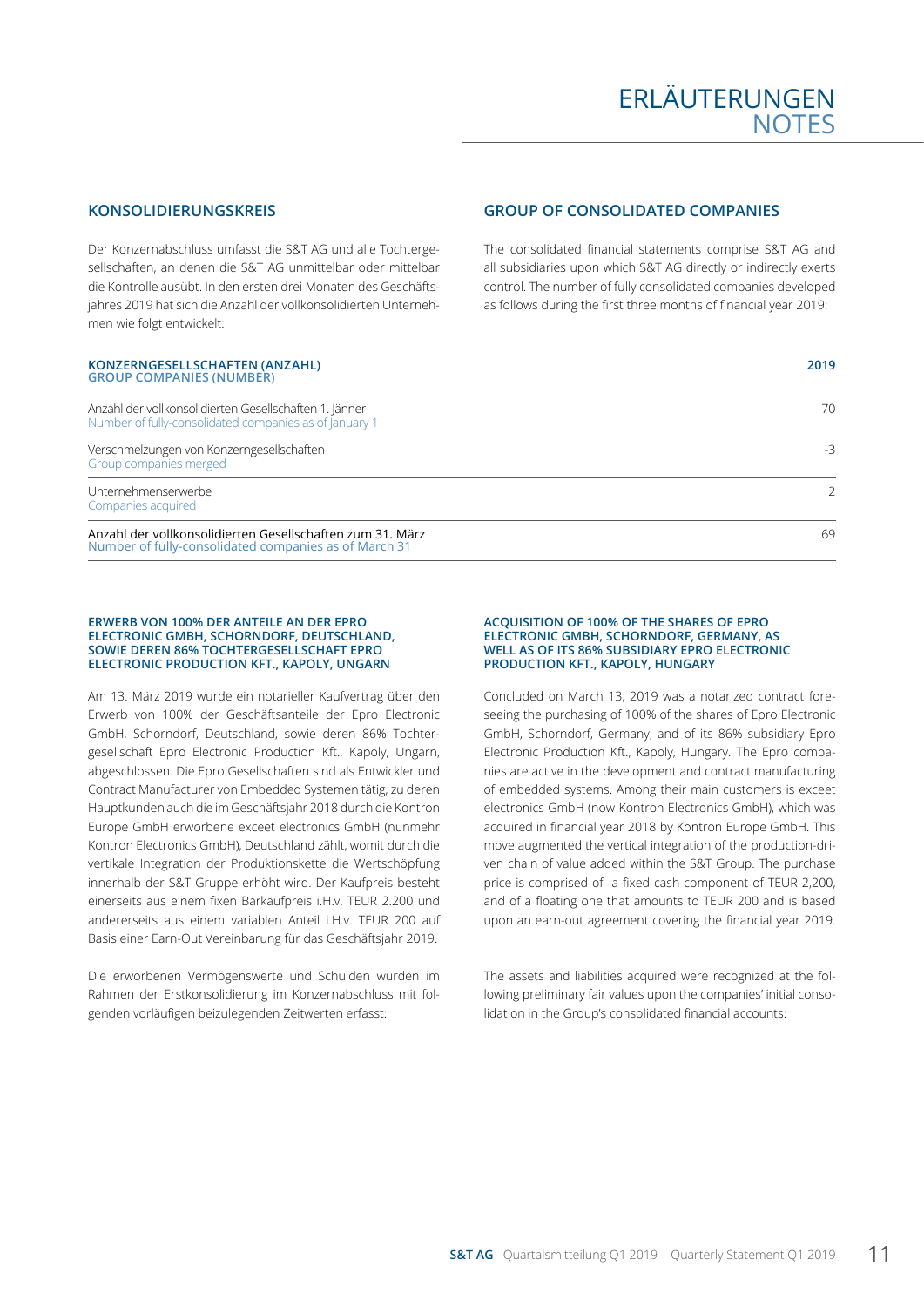### KONZERNANHANG **NOTES**

#### **ERWORBENES NETTOVERMÖGEN NET ASSETS ACQUIRED**

### **IN TEUR**

| Liquide Mittel<br>Cash and cash equivalents                                                                             | 625    |
|-------------------------------------------------------------------------------------------------------------------------|--------|
| Langfristige Vermögenswerte<br>Non-current assets                                                                       | 542    |
| Vorräte<br>Inventories                                                                                                  | 1.459  |
| Forderungen aus Lieferungen und Leistungen (Nominalwert TEUR 483)<br>Trade accounts receivable (nominal value TEUR 483) | 483    |
| Sonstige Forderungen und Vermögenswerte<br>Other receivables and assets                                                 | 147    |
| Langfristige Schulden<br>Non-current liabilities                                                                        | $-103$ |
| Verbindlichkeiten aus Lieferungen und Leistungen<br>Trade accounts payable                                              | $-295$ |
| Sonstige kurzfristige Verbindlichkeiten<br>Other current liabilities                                                    | $-273$ |
| Kurzfristige finanzielle Verbindlichkeiten<br><b>Current financial liabilities</b>                                      | $-350$ |
| Nettovermögen zum beizulegenden Zeitwert<br>Net assets at fair value                                                    | 2.235  |

### **GESCHÄFTS- ODER FIRMENWERT GOODWILL IN TEUR**

| Übertragene Gegenleistung<br>Consideration transferred               | 2.400    |
|----------------------------------------------------------------------|----------|
| Nettovermögen zum beizulegenden Zeitwert<br>Net assets at fair value | $-2.235$ |
| Geschäfts- oder Firmenwert<br>Goodwill                               | 165      |

Der sich aus der vorläufigen Kaufpreisallokation ergebende Geschäfts- oder Firmenwert wurde dem Segment "IoT Solutions Europe" zugeordnet.

Die Analyse des Zahlungsmittelflusses aufgrund des Unternehmenserwerbs stellt sich wie folgt dar:

The goodwill ensuing from the preliminary purchase price allocation was assigned to the "IoT Solutions Europe" segment.

The analysis of the cash flows arising from the acquisition of the companies takes the following form:

| <b>NETTOZAHLUNGSMITTELFLUSS</b><br><b>NET FLOW OF CASH</b>                                                                                                                   | <b>IN TEUR</b> |
|------------------------------------------------------------------------------------------------------------------------------------------------------------------------------|----------------|
| Kaufpreis in bar beglichen<br>Purchase price paid in cash                                                                                                                    | $-2.200$       |
| Mit dem Tochterunternehmen übernommene Zahlungsmittel einschließlich Kontokorrentverbindlichkeiten<br>Cash less financial liabilities assumed through takeover of subsidiary | 275            |
| Cashflow aus Investitionstätigkeit<br>Cash flow from investing activities                                                                                                    | $-1.925$       |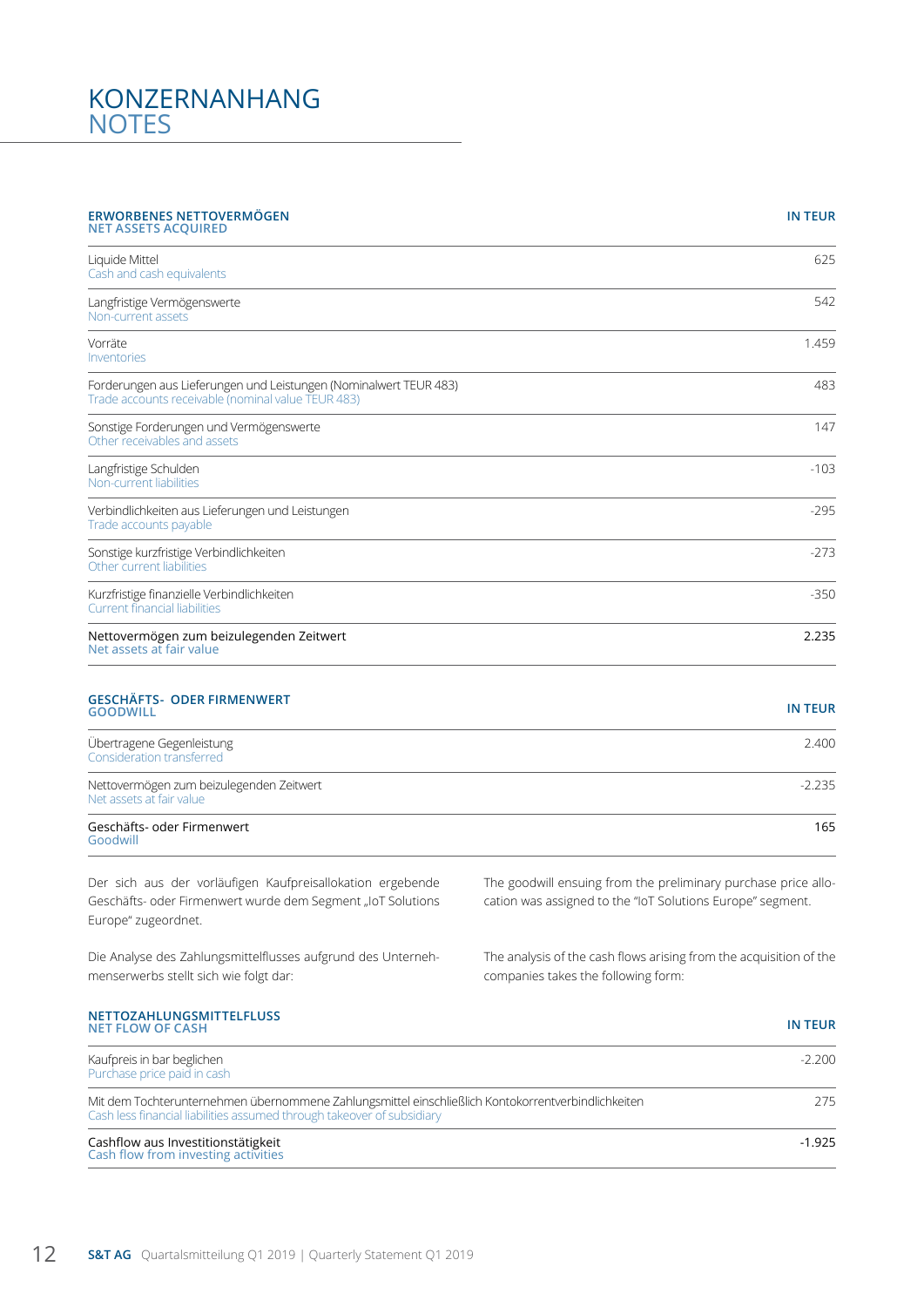

Die erworbenen Gesellschaften haben seit dem Zeitpunkt der Vollkonsolidierung TEUR 373 zum Konzernumsatz und TEUR 37 zum Konzernergebnis beigetragen.

Since having been fully consolidated, the acquired companies have contributed TEUR 373 to revenues and TEUR 37 to net income.







Hannes Niederhauser eh Michael Jeske eh Peter Sturz eh Richard Neuwirth eh Carlos Manuel Nogueira

Queiroz eh

Linz, 9. Mai 2019

Linz, May 9, 2019

Unter der Adresse https://ir.snt.at/reports/Reports.de.html finden Sie ab dem jeweiligen Veröffentlichungstag unseren Geschäftsbericht und unsere Quartalsberichte- und Mitteilungen. Auch eventuelle Terminaktualisierungen geben wir rechtzeitigauf unserer Website bekannt.

Diese Quartalsmitteilung ist am 9. Mai 2019 veröffentlicht worden. Sie liegt in deutscher und englischer Sprache vor. Maßgeblich ist stets die deutsche Fassung.

Die Quartalsmitteilung enthält zukunftsbezogene Aussagen, die auf gegenwärtigen Annahmen und Schätzungen des Vorstandes über künftige Entwicklungen beruhen. Auch wenn wir der Ansicht sind, dass die enthaltenen Annahmen und Schätzungen realistisch und zutreffend sind, unterliegen sie gewissen Risiken und Unsicherheiten, die dazu führen können, dass die künftigen tatsächlichen Ergebnisse wesentlich von den Annahmen und Schätzungen abweichen. Zu den Faktoren, die zu einer Abweichung führen können, zählen unter anderem Änderungen der gesamtwirtschaftlichen Lage, der Geschäfts-, Wirtschafts- und Wettbewerbssituation, Wechselkurs- und Zinsschwankungen sowie Änderungen der Geschäftsstrategie. Wir übernehmen keine Garantie, dass die künftige Entwicklung und die künftigentatsächlichen Ergebnisse mit den in dieser Quartalsmitteilunggeäußerten Annahmen und Schätzungen übereinstimmen. Die in dieser Quartalsmitteilung getroffenen Annahmen und Schätzungen werden nicht aktualisiert.

Our annual report and our quarterly reports and notifications can be found on our website under https://ir.snt.at/reports/Reports.en.html from publication date. Any eventual date changes are also announced on our website in good time.

This quarterly notification was published on May 9, 2019. It is available in German and in English. The German version is authoritative.

This quarterly notification contains statements relating to the future that are based on current assumptions and estimates of the Management Board concerning future development. Although we are of the opinion that the assumptions and estimates are realistic and correct, they are subject to certain risks and uncertainties that may cause actual future results to diverge materially from the assumptions and estimates. Factors that may result in a discrepancy include changes in the overall economic, business, financial and competitive situation, exchange and interest rate fluctuations as well as changes to the business strategy. We cannot guarantee that the future development and actual future results will coincide with the assumptions and estimates expressed in this quarterly notification. Assumptions and estimates presented in this quarterly notification will not be updated.